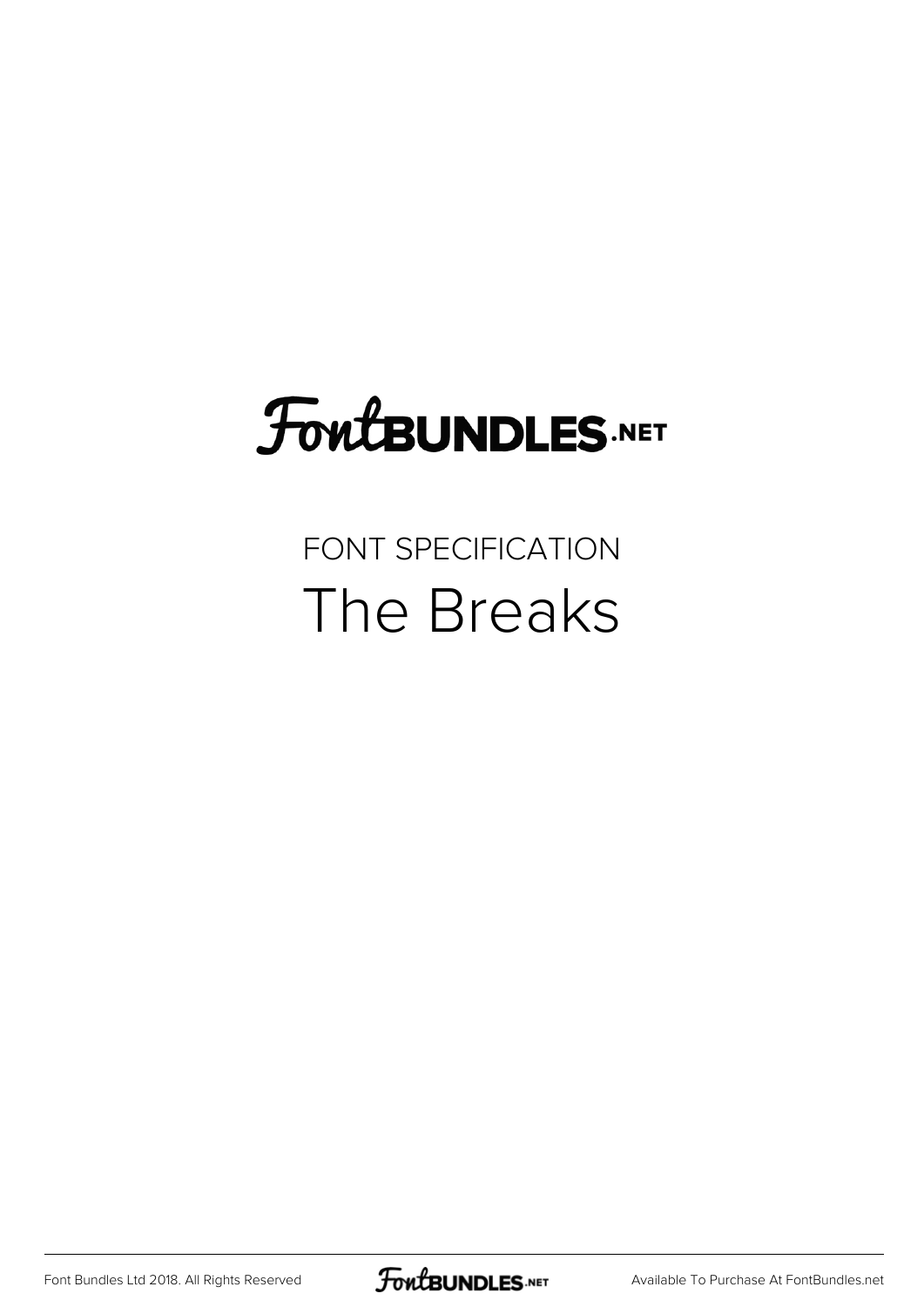#### The Breaks Sans Bold - Regular

**Uppercase Characters** 

# ABCDEFGHIJKLMNOPORSTUVW XYZ

Lowercase Characters

### **ABCDEFGHIJKLMNOPQRSTUVWXYZ**

**Numbers** 

# 0123456789

Punctuation and Symbols



All Other Glyphs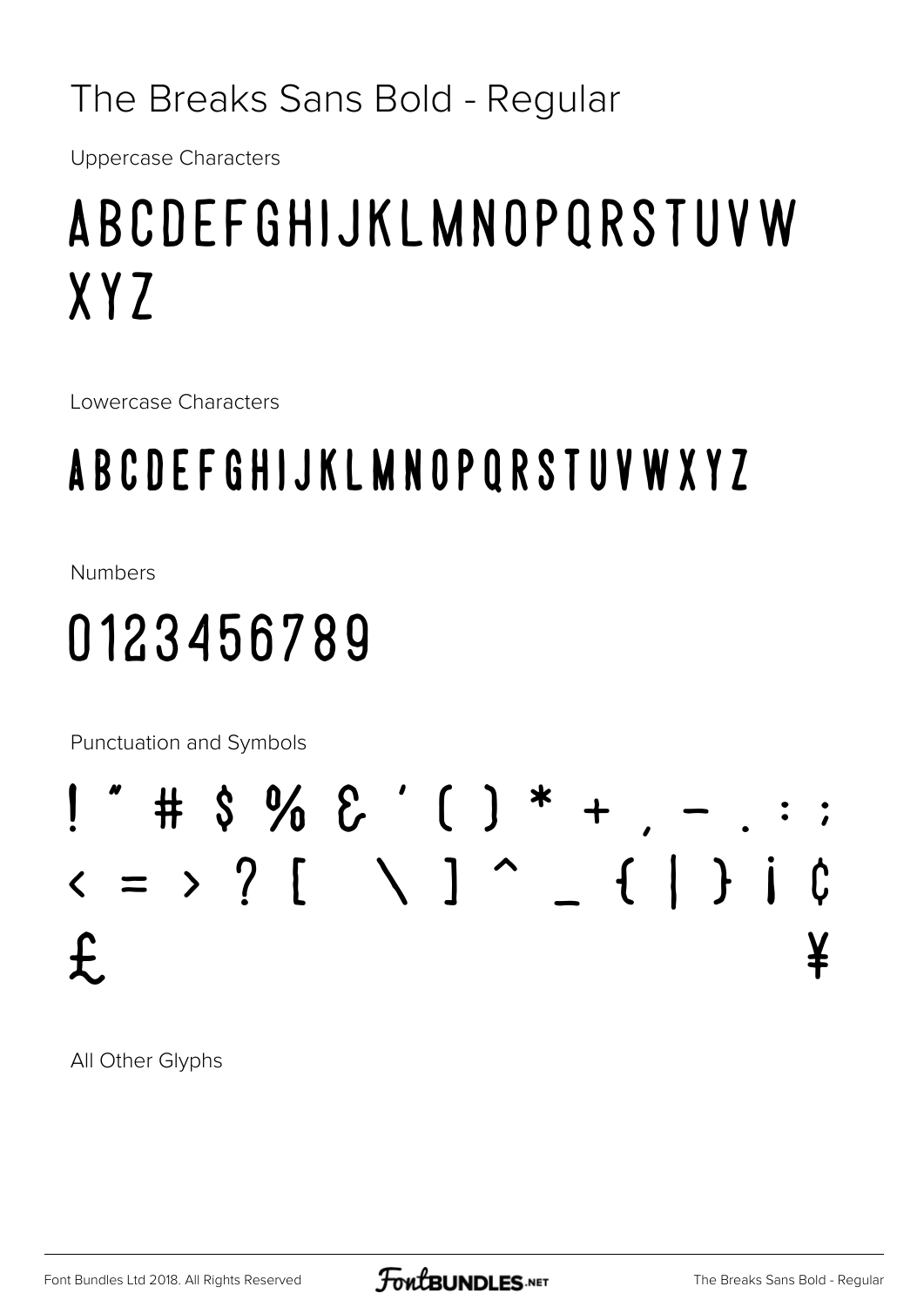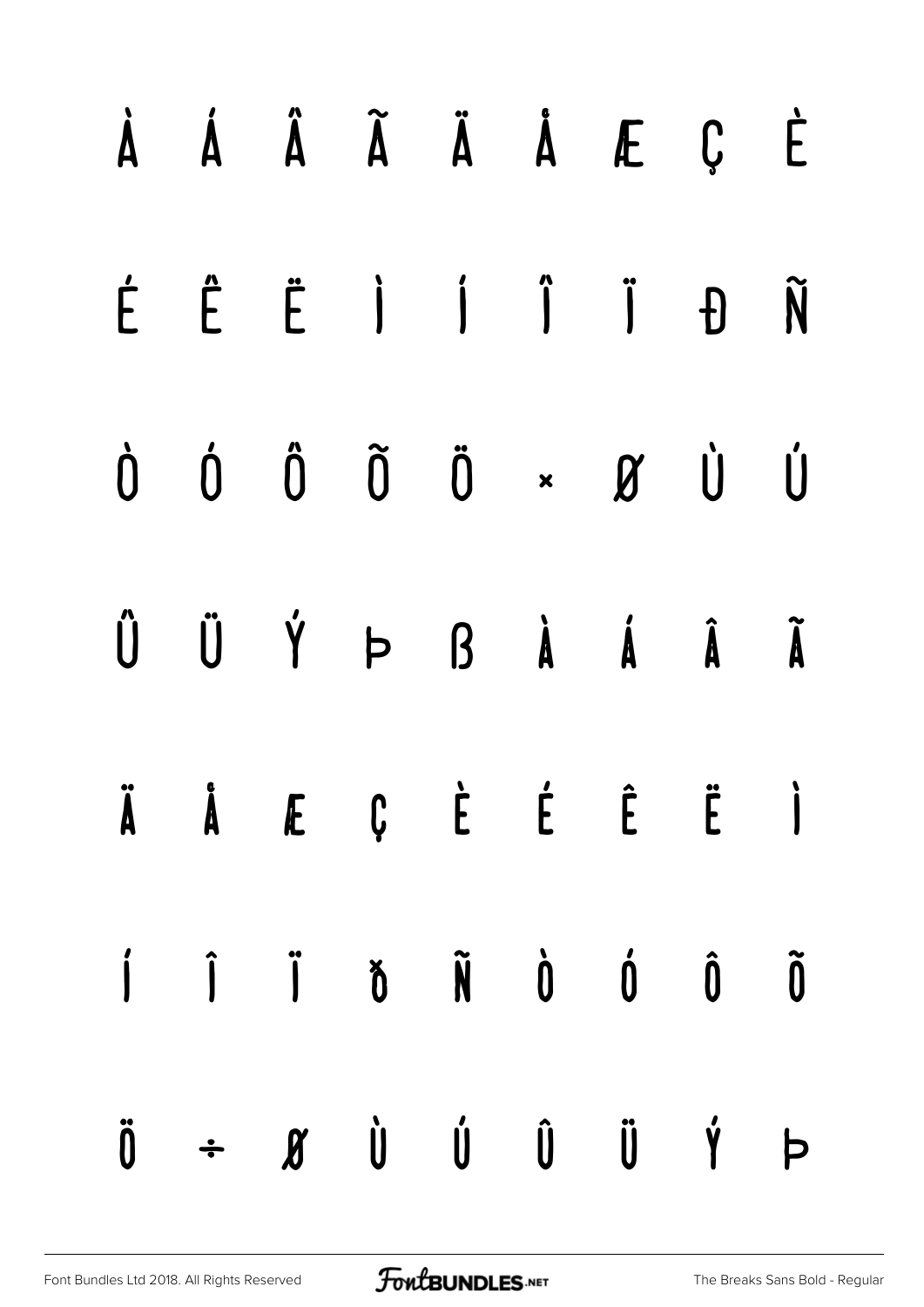#### Ÿ Ÿ  $\mathbf{r}$  $\mathbf{u}$ **TM**  $f$  $\bullet$ HRWXAH  $K$  K  $\overline{A}$  $\blacklozenge$ R W X

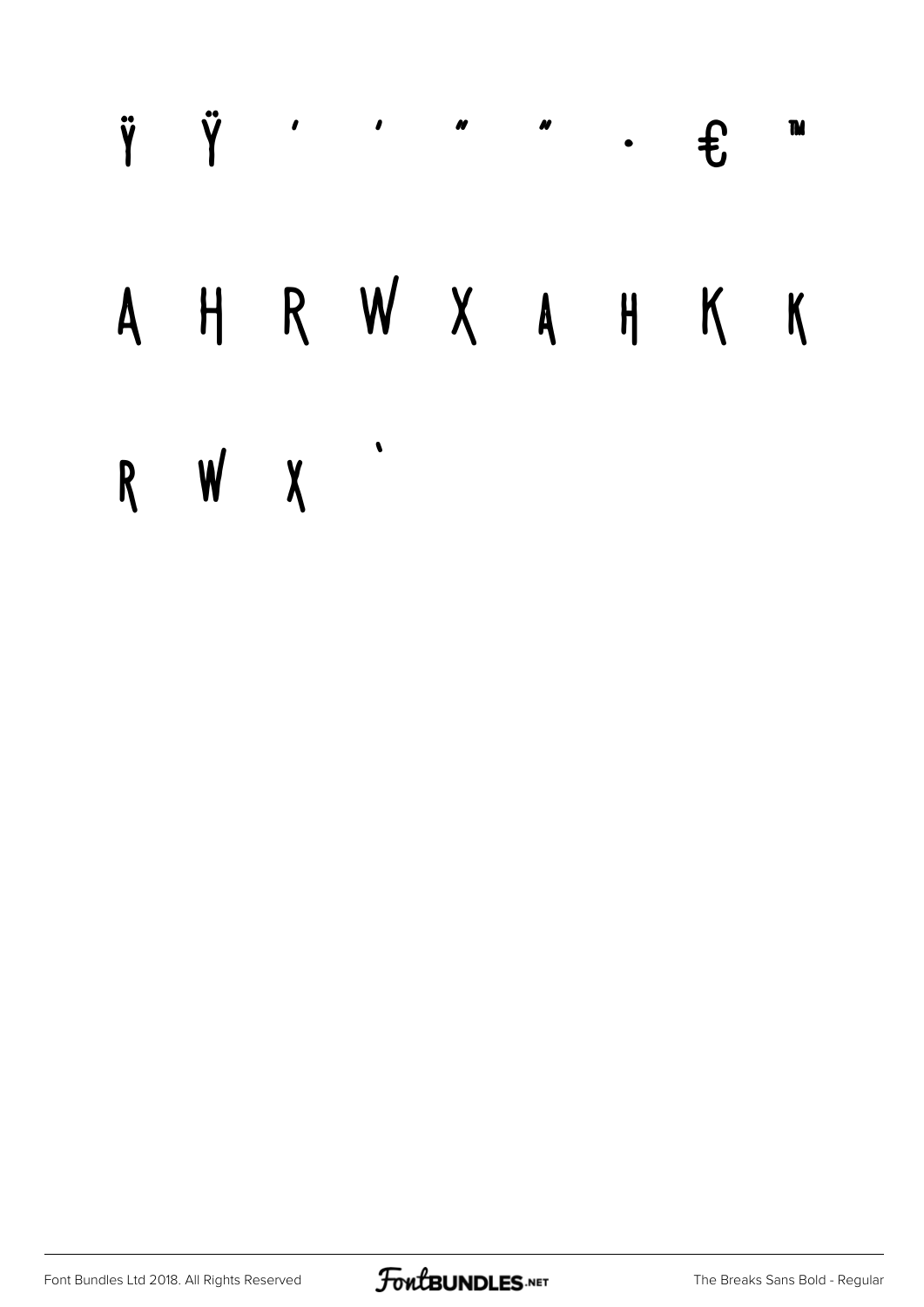#### The Breaks Sans - Regular

**Uppercase Characters** 

## ABCDEFGHIJKLMNOPORSTUVW  $XY7$

Lowercase Characters

### ABCDEFGHIJKLMNOPQRSTUVWXYZ

**Numbers** 

## 0123456789

Punctuation and Symbols



All Other Glyphs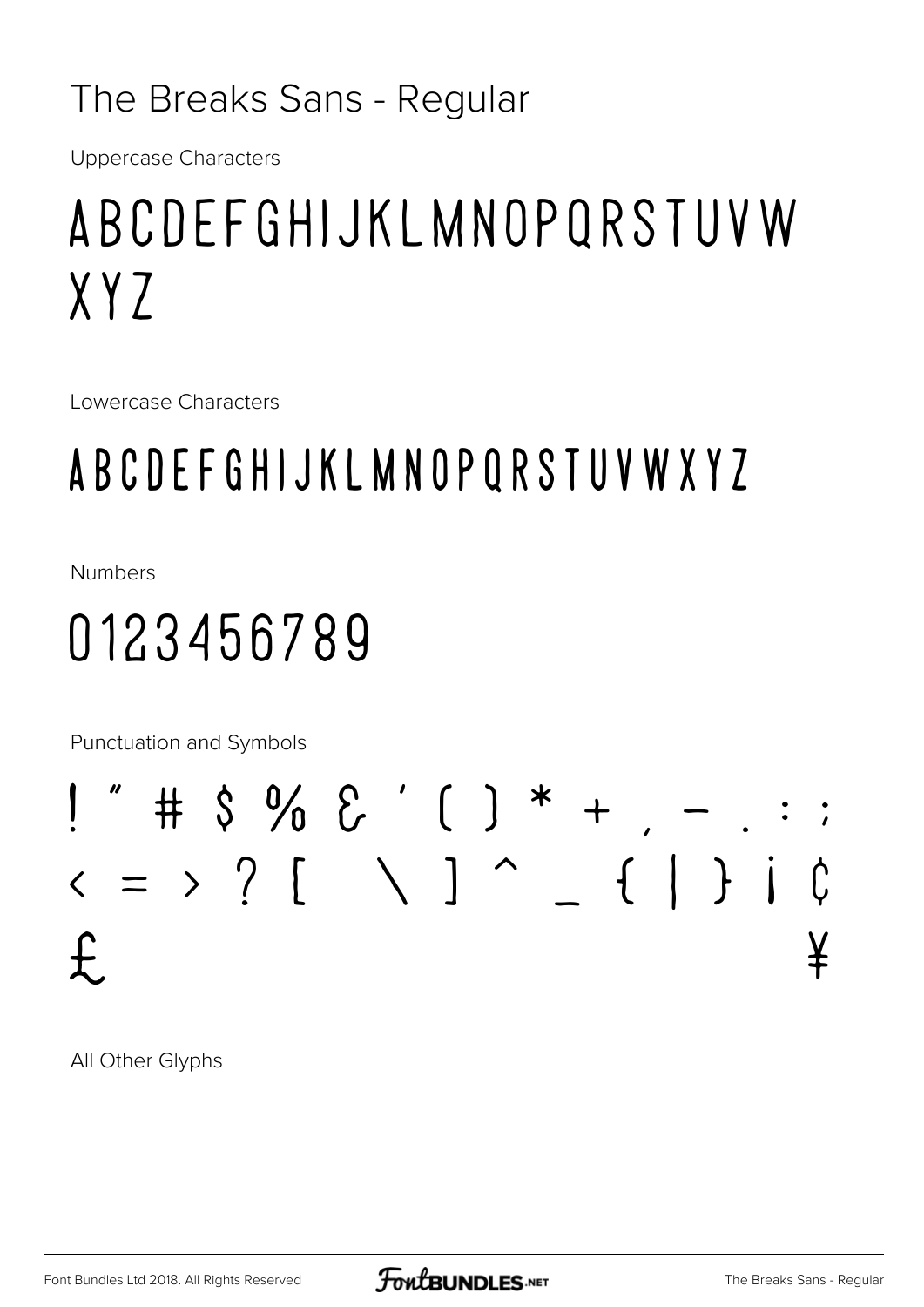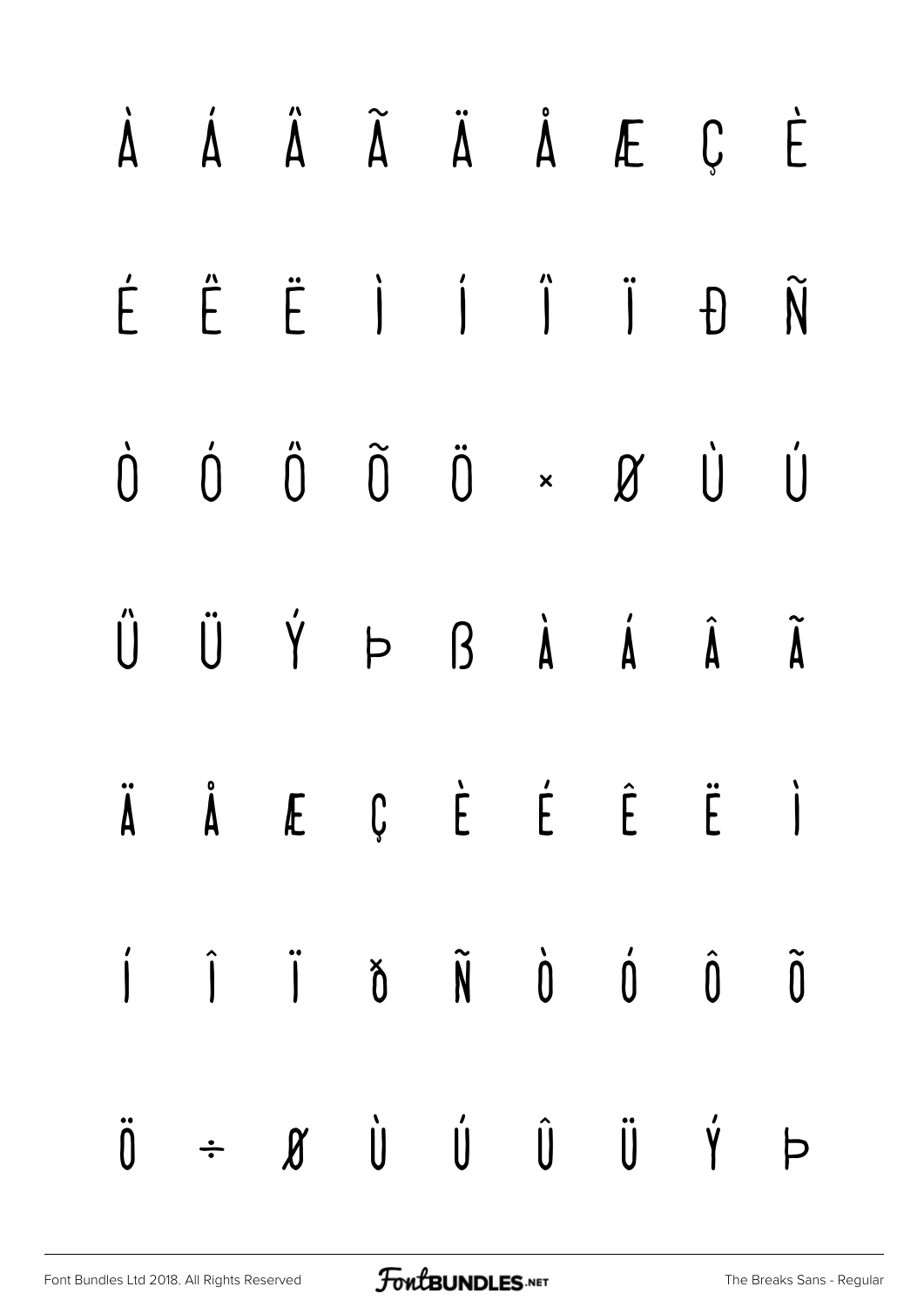#### **TM**  $\bullet$  $\mathbf{f}$ HRWXAHKK  $\mathsf{A}$ R W X

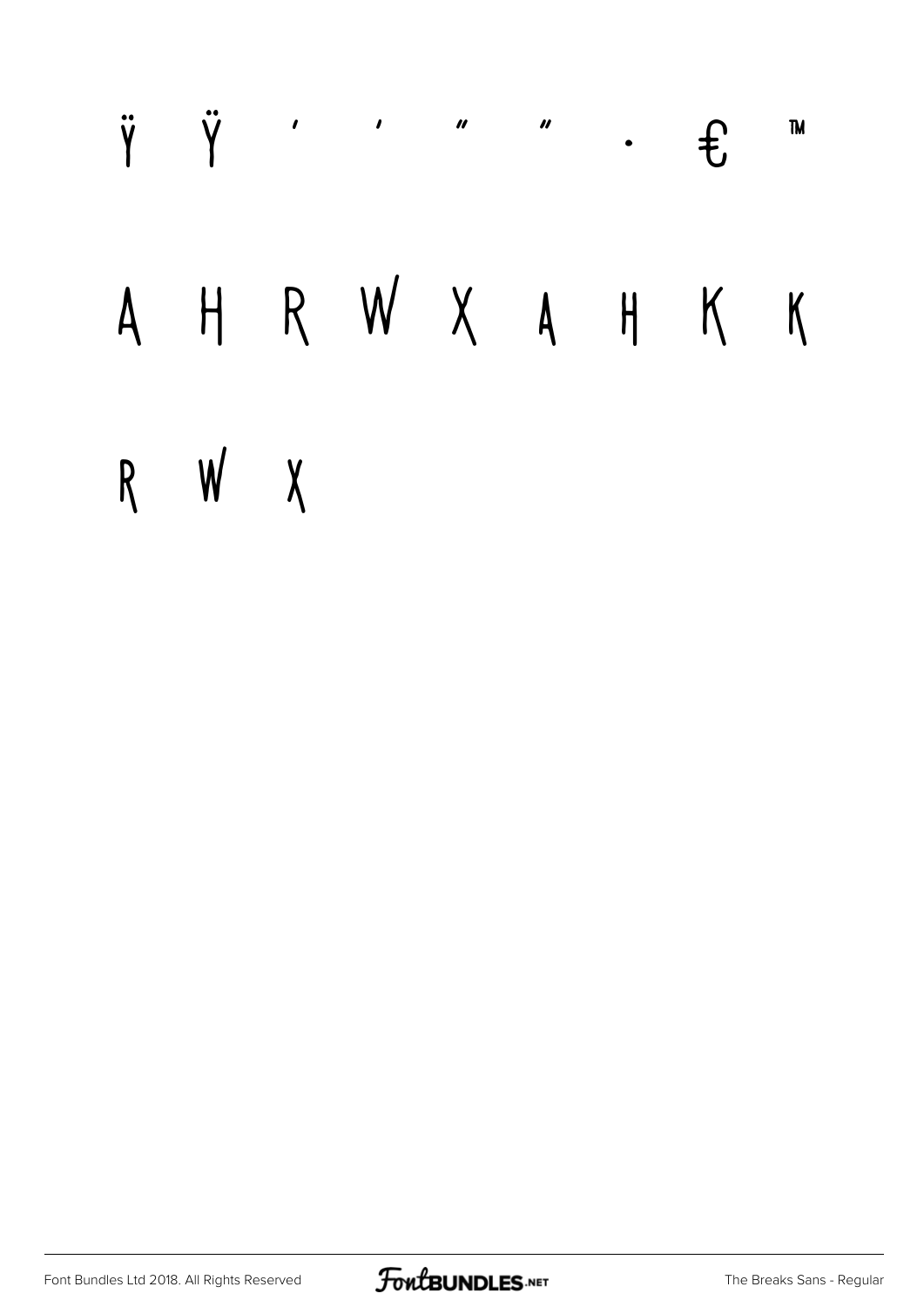#### The Breaks Script - Regular

**Uppercase Characters** 

#### ABCDEFGHIJKLMNOPQRSTU VWXYZ

Lowercase Characters

abcdefghijklmnopqhstuvwxyz

**Numbers** 

#### 0123456789

Punctuation and Symbols



All Other Glyphs